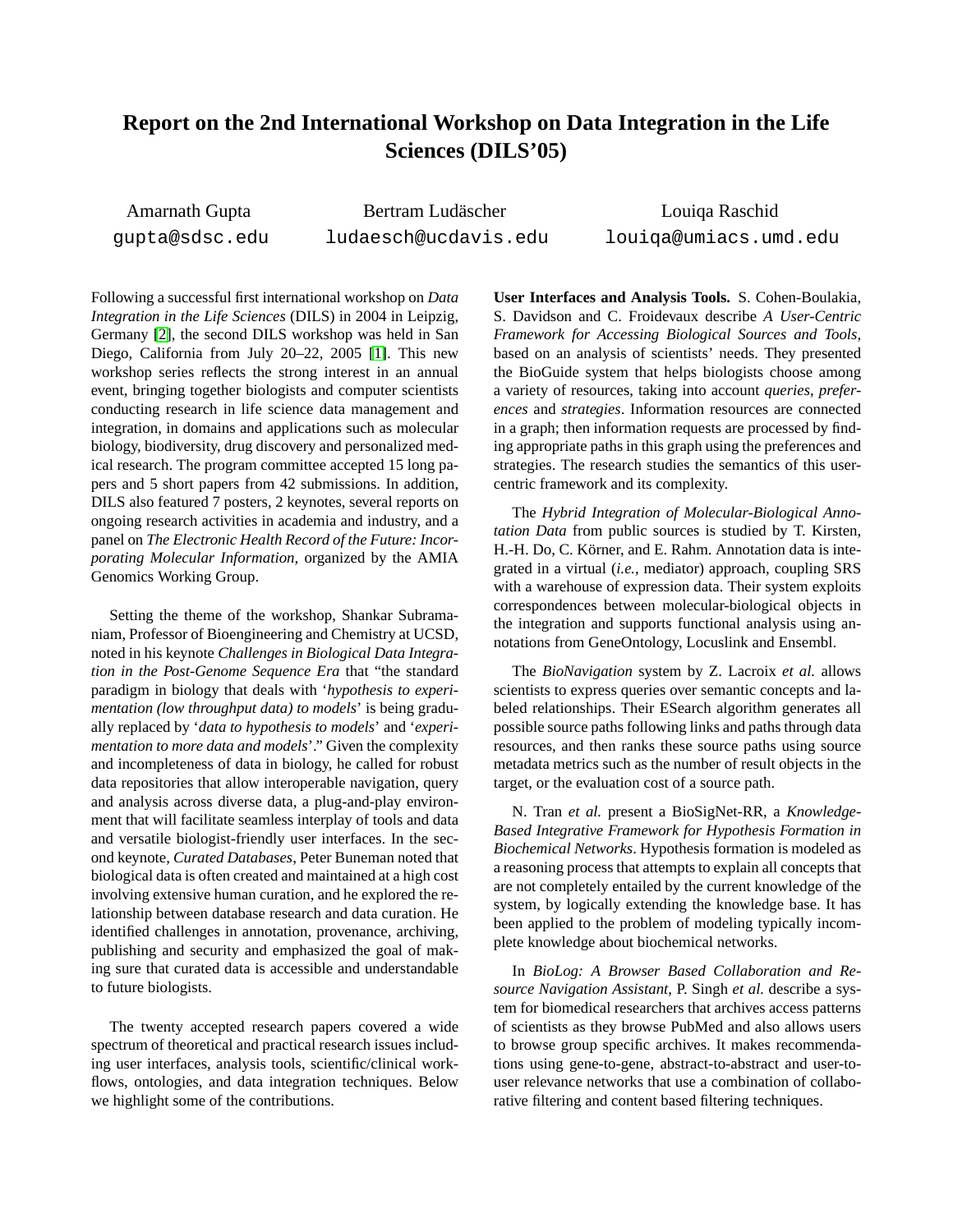**Challenging Applications.** O. Fiehn *et al.* describe a system for *Setup and Annotation of Metabolomic Experiments*, noting that long-term reusability of metabolomic data needs correct metabolite annotation and consistent biological classification, and that "data without metadata are junk". The system attempts to produce automatic annotation of the results of mass spectrometry experiments, and feeds the annotated information back to a LIMS system for verification and use by scientists.

J. Kang *et al.* address the problem of *Integrating Heterogeneous Microarray Data Sources using Correlation Signatures*. The paper develops a technique to compute the *signature vector* of a gene with other genes in a microarray experiment, and then perform a statistical correlation among these signatures. They also propose an OLAPinspired structure called the *gene signature cube* to perform global analysis of multiple experiments.

S. Jablonski *et al.* report on *Building a Generic Platform for Medical Screening Applications based on Domain Specific Modeling and Process Orientation*. They propose a process-oriented approach and system for distributed screenings for the early detection and diagnosis of glaucoma disease.

**Tools for Legacy Data and Data Integration Solutions.** Wrappers are crucial to the task of accessing legacy biological data sources and automatic wrapper generation is an ongoing challenge. K. Sinha *et al.* report on a tool to learn the layout and generate wrappers for flat-file datasets. The tool uses a number of heuristics to determine file delimiters, semiautomatically eliminate incorrectly formulated files and create a parser for the data files. The authors report on experiments with Swissprot, Genbank and Pfam data.

Associating a unique key with an object is crucial to effective data management. G. Neglur *et al.* report on applying the "Unique SMILES" notation to chemical structures and show that the prevalent algorithm relies on symmetry properties of graphs and will fail for certain graphs. Their paper on *Assigning Unique Keys to Chemical Compounds for Data Integration* modifies the algorithm by introducing a step where a "tie-breaking" is performed for formulas having the same tree-expansion. They demonstrate that it creates unique SMILE codes for all their counterexamples.

E. Guérin et al. describe GEDAW, an object-oriented gene expression data warehouse that integrates public data on expressed genes, experiment data from microarrays and other relevant data resources, *e.g.*, ontologies such as GO and UMLS. The objective is to combine biological mechanisms and medical knowledge with experiment data, and the project addresses issues in both semantic data integration and analysis of the integrated resources.

The AutoMed tool designed with a hypergraph data model for warehouse-based integration has been in existence for some time. M .Maibaum *et al.* discuss the adap-

tation of this system to biological data integration. Specifically, the paper discusses the issue of information integration when part of the data to be integrated are structured, and another part has to be clustered based on data values to find equivalent entities.

M. Mahoui *et al.* explore the concept of semantic correspondence for biological objects that are actually similar but are differently represented in their respective data sources. The paper puts forward the notions of *degree of semantic correspondence* and *cardinality of semantic correspondence* as two measures of such correspondence and shows how they can be used for information integration across heterogeneous sources.

There is an increasing number of internet-accessible services for providing, comparing and transforming biological data. A. Ngu *et al.* consider the problem of automatically classifying these sources based on their output and the kind of user interaction they need. They develop the notion of a *service class descriptors*, that captures metadata that would be adequate to describe these services, and present two techniques to automatically construct the service class descriptors, and discuss their applicability and performance.

Integrating private data with large public data banks can be expensive if they are to provide absolute privacy. R. Pon *et al.* provide a technique based on the semi-join operation; it exploits the uncertainty caused by hash collisions and injects noise. This method provides an upper bound on the amount of privacy loss during data integration.

**Ontologies and Data Integration.** As the number and sizes of ontologies increase, there is a growing need to query repositories of large ontologies. S. Trißl *et al.* consider the problem of querying ontologies that are structured like trees and DAGs, and offers indexing schemes for both cases. They analyze the performance of queries using these index structures for a number of common query patterns in biological ontologies.

Taxonomic identification is key to research in several domains. While biologists identify their data with scientific names, this is insufficient to unambiguously distinguish taxon concepts. A model for the representation of diverse taxonomic concepts is presented by J. Kennedy *et al.*

The INDUS system by D. Caragea *et al.* employs ontologies and inter-ontology mappings to provide a user view of multiple heterogeneous sources that reflects the user's preferred ontology. The authors present an experiment where INDUS is used to learn probabilistic models to predict GO functional classifications; mappings such as EC2GO and MIPS2GO are used in this task.

Ontologies are expected to have significant impact on research in ecology. STELLA is a widely adopted software tool for ecological modeling. C.M. Keet presents a formal mapping between STELLA and ontology elements. This